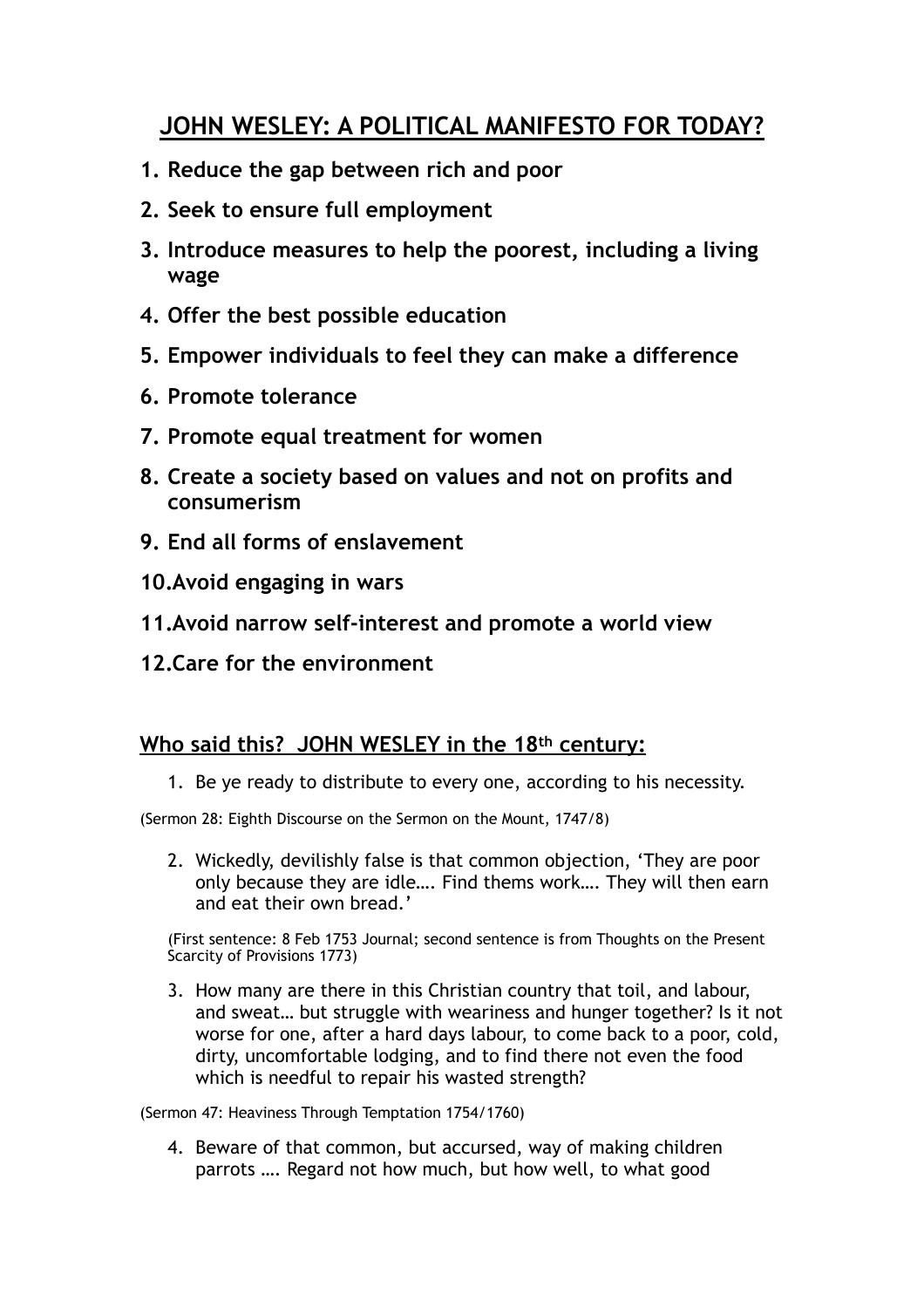purpose, they read…. The end of education….[is to] help us discover every false judgement of our minds, and to subdue every wrong passion in our hearts… [and] to understand as much as we are able .'

(Lessons for Children 1746)

5. 'Do all the good you can. By all the means you can. In all the ways you can. In all the places you can. At all the times you can. To all the people you can. As long as you ever can.'

(Attributed to Wesley but source unknown. Possibly written after his death as a summary of his teaching).

6. Though we cannot think alike, may we not love alike? May we not be of one heart, though we are not of one opinion?

(Sermon 39: On a Catholic Spirit 1749/50)

7. May not women as well as men bear an honourable part….…..yield not to the vile bondage any longer. You, as well as men, are rational creatures. You, like them, were made in the image of God.'

(Sermon 98: On Visiting the Sick 1786)

8. In seeking happiness from riches, you are only striving to drink out of empty cups. And let them be painted and gilded ever so finely, they are empty still'

(Sermon 126: Danger of Increasing Riches 1790)

9. Let none serve you but by his own act and deed, by his own voluntary action. Away with all whips, all chains, all compulsion!…. Do with everyone else as you would he should do to you..

(Thoughts on Slavery 1774)

10.War: What farther proof of do we need of the utter degeneracy of all nations from the plainest principles of reason and virtue? Of the absolute want, both of common sense and common humanity, which runs through the whole race of mankind?

(The Doctrine of Original Sin according to Scripture, Reason and Experience 1757)

11.I look upon the whole world as my parish

(Letter written to John Clayton March 1739)

12.Lead us beyond an exclusive concern for the well-being of other human beings to the broader concern for the well-being of the birds in our backyards, the fish in our rivers, and every living creature on the face of the earth.

(Sermon 60: The General Deliverance 1781)